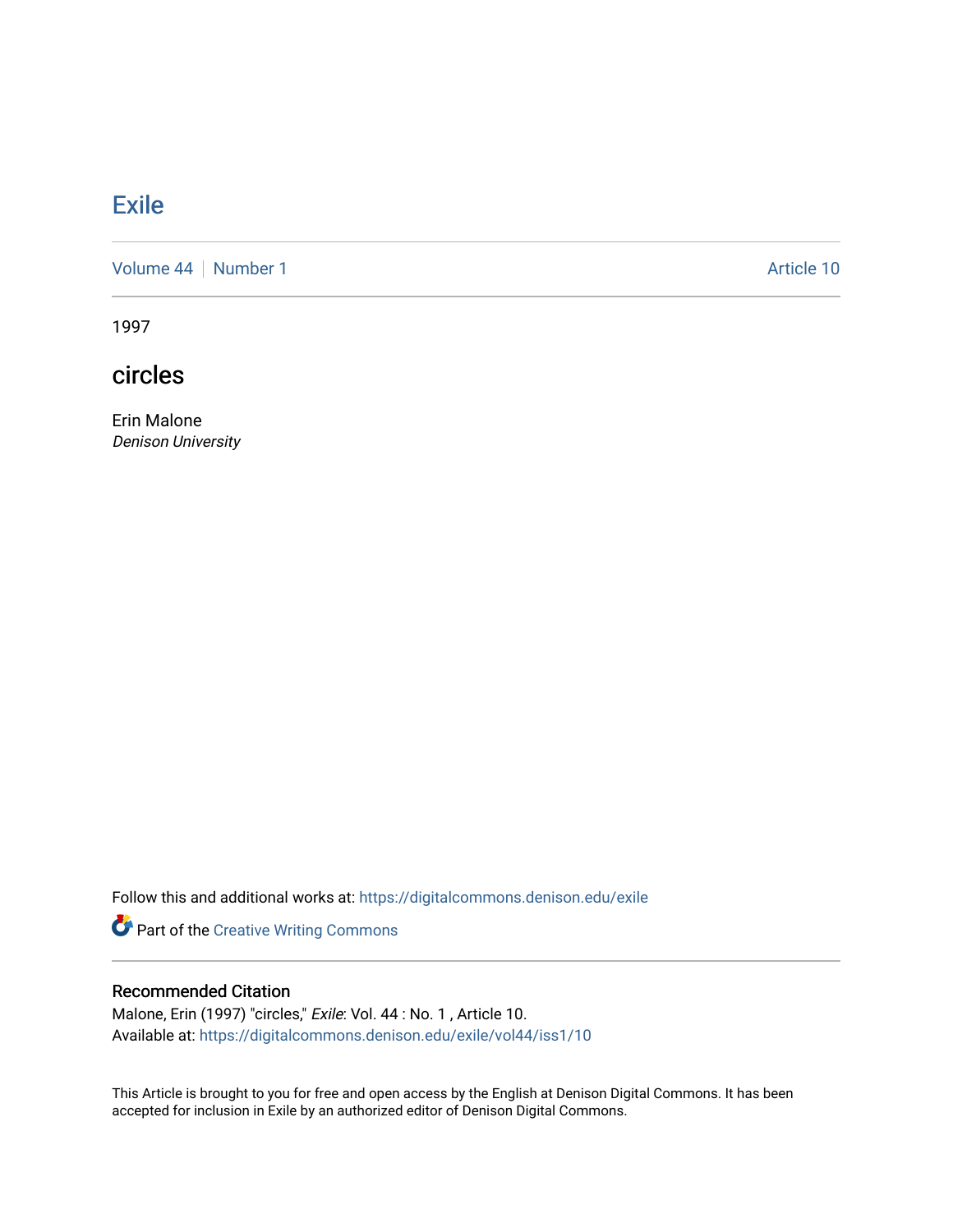#### exile

## **circles**

like a runner, your life turned in circles for too long. your feet kicked up the same stones, leaving tracks like the scars that mark your arms.

### 2

what excited us about math that year was not Arithmetic Barbie. we were too old for dolls and the PTA mothers scorned her anyway. it was the way he punched the calculator keys, the way his hand ravished the blackboard with the white chalk, the way the chalk coated his hands, melting: mixing with the peach sweat of his skin.

3

he coached track and taught seventh grade math. he divided his smile among us, longways. our cheeks, flushed, brightened by Cover Girl stolen from lingerie cabinets of the mothers of the PTA. in seventh grade we learned to flirt.

4

it's not surprising that i never noticed the gold band, 360° degrees around his finger. geometry came in eighth grade and even then i failed it.

we never knew about you, the other woman.